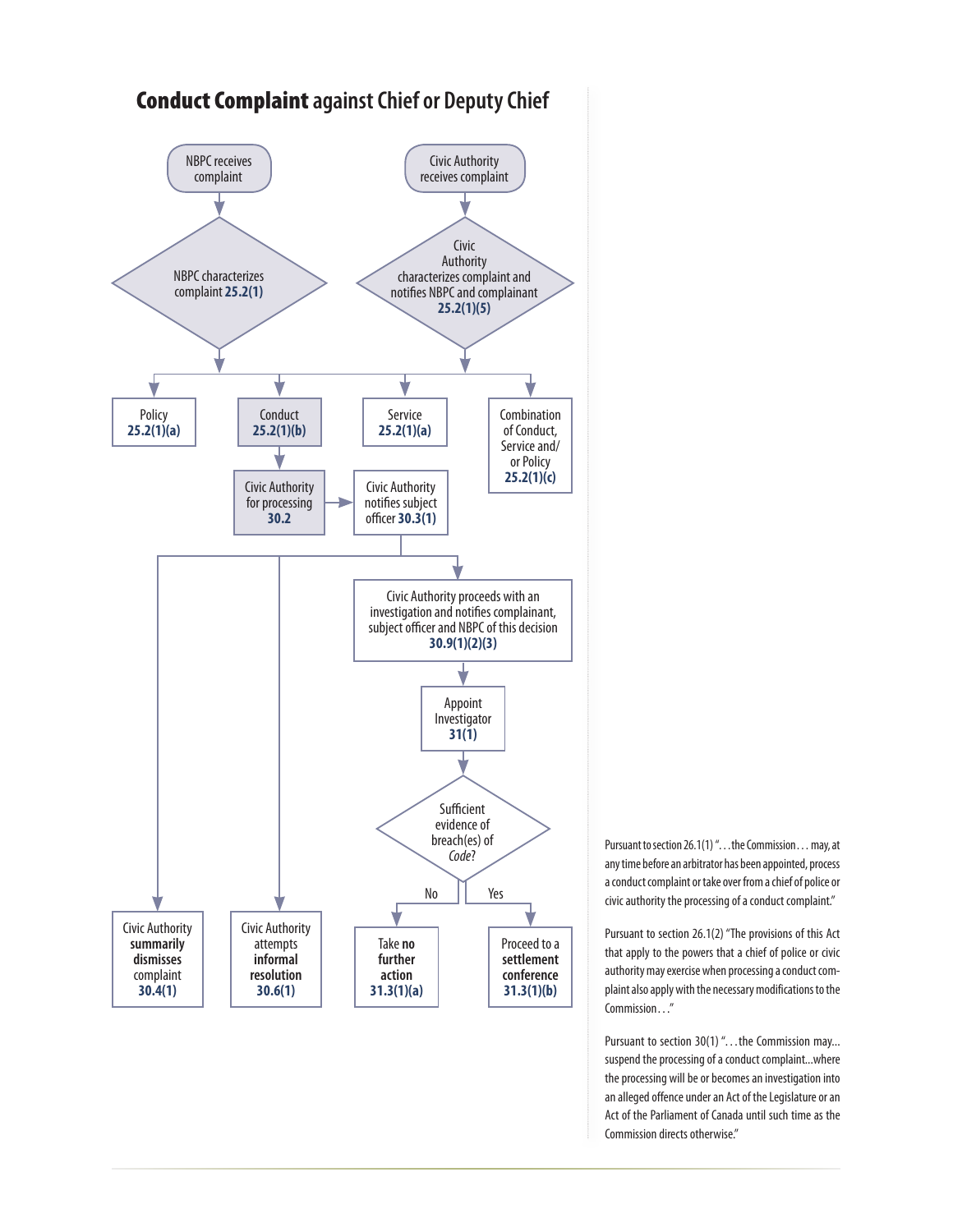

is frivolous, vexatious or not made in good faith.